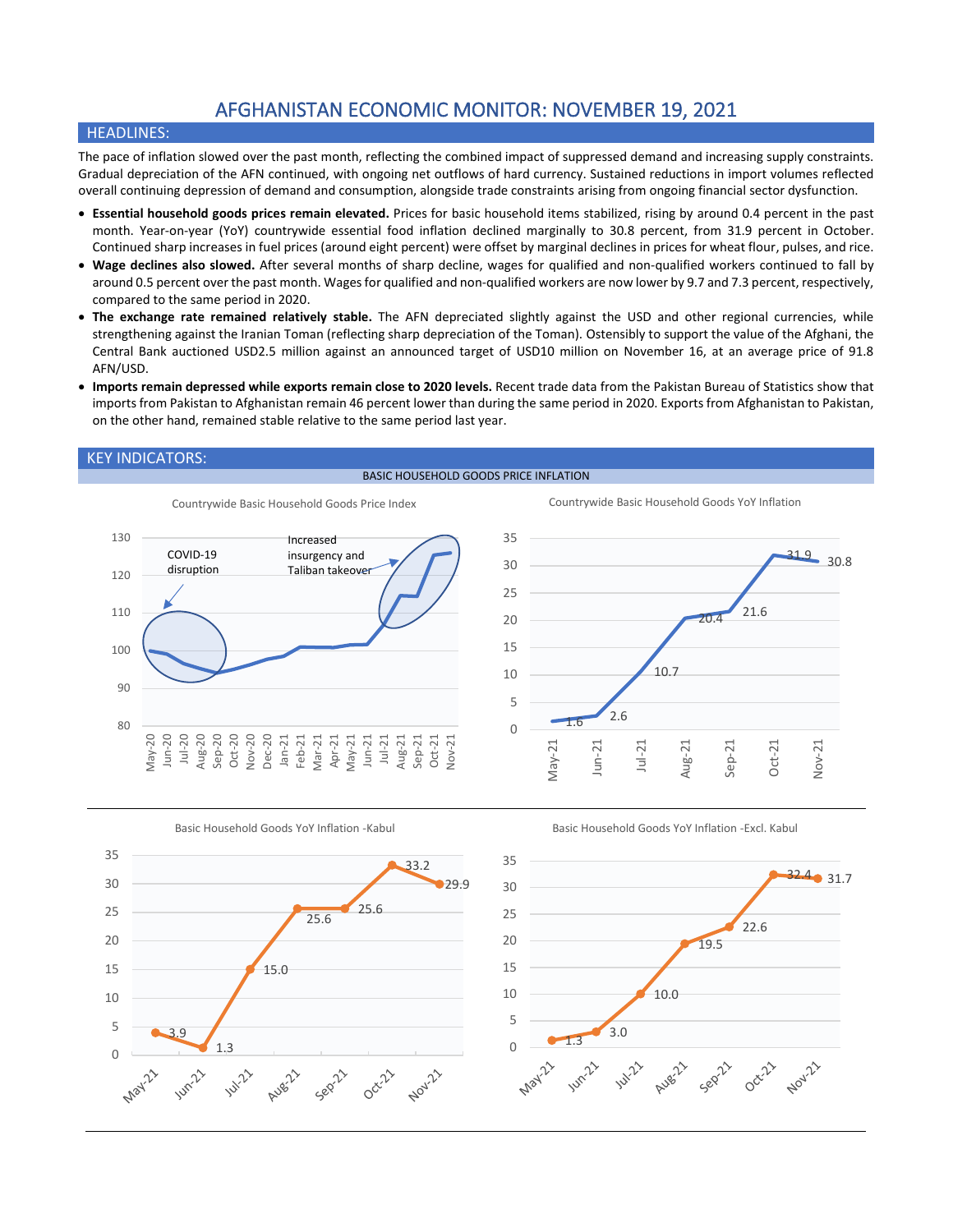Basic Household Goods – YoY Inflation

|                                              | $May-21$ | $Jun-21$ | $Jul-21$ | Aug-21 | $Sep-21$ | $Oct-21$ | $Nov-21*$ |
|----------------------------------------------|----------|----------|----------|--------|----------|----------|-----------|
| Bread                                        | 2.0      | 1.7      | 3.8      | 7.5    | 6.2      | 7.8      | 8.1       |
| Fuel (diesel)                                | 27.4     | 32.8     | 52.3     | 86.7   | 48.8     | 79.4     | 92.4      |
| Oil (cooking)                                | 28.2     | 26.8     | 39.1     | 51.8   | 58.5     | 70.1     | 64.4      |
| Pulses                                       | $-2.2$   | $-1.7$   | $-0.9$   | 4.6    | 3.8      | 9.4      | 12.5      |
| Rice (high quality)                          | 0.6      | 1.7      | 3.4      | 7.2    | 8.5      | 6.6      | 6.3       |
| Rice (low quality)                           | $-3.4$   | $-2.5$   | 3.3      | 9.6    | 9.5      | 5.8      | 3.8       |
| Salt                                         | $-1.8$   | 9.4      | 11.6     | 12.5   | 12.2     | 8.4      | 12.4      |
| Sugar                                        | 3.1      | $-0.6$   | 2.1      | 7.5    | 12.5     | 21.2     | 23.3      |
| Wheat                                        | 1.9      | 3.5      | 6.6      | 11.6   | 14.2     | 26.6     | 24.6      |
| Wheat flour (high quality)                   | $-9.6$   | $-8.5$   | 1.1      | 10.2   | 15.6     | 28.3     | 25.1      |
| Wheat flour (low quality)                    | $-10.1$  | $-8.1$   | 0.9      | 10.7   | 14.4     | 30.2     | 26.9      |
| <b>Basic Household Goods Price Inflation</b> | 1.6      | 2.6      | 10.7     | 20.4   | 21.6     | 31.9     | 30.8      |

*Source*: Price data from WFP weekly report, Index constructed by the Bank staff. \* Data till 1st week of November 2021.

*Note:* In the absence of formal price statistics, the World Bank has created a new index to assess trends in prices for essential household goods. This Index uses World Food Program (WFP) price data for ten critical household goods from all provinces. It applies consumption and population weights from NSIA to provide an aggregate snapshot of overall price trends.

| WAGES (year on year percent change)    | $Mav-21$ | Jun-21 | $Jul-21$ | Aug-21 | $Sep-21$ | $Oct-21$ | $Nov-21*$ |
|----------------------------------------|----------|--------|----------|--------|----------|----------|-----------|
| Wage (non-qualified, non-agricultural) |          |        |          |        | $-2.5$   | $-7.5$   |           |
| Wage (qualified)                       |          |        | $-4.3$   |        | -6.6     | $-10.4$  | -9.7      |

*Source:* Data from WFP weekly report

## EXCHANGE RATE DEPRECIATION – Since End-JULY 2021

|          | 8/8    | 8/15   | 8/30    | 9/5    | 9/12   | 9/19   | 9/26   | 9/30    | 10/3    | 10/10   | 10/17   | 10/24   | 10/28   | 10/31   | 11/7    | 11/12   |
|----------|--------|--------|---------|--------|--------|--------|--------|---------|---------|---------|---------|---------|---------|---------|---------|---------|
| AFN/Euro | $-0.3$ | $-3.8$ | $-7.5$  | $-7.4$ | $-4.5$ | $-6.3$ | $-8.0$ | $-8.6$  | $-10.2$ | $-9.5$  | -8.9    | $-9.5$  | $-10.0$ | $-9.5$  | $-9.7$  | $-10.3$ |
| AFN/PKR  | 0.0    | $-2.9$ | $-7.8$  | $-3.3$ | $-1.4$ | $-1.9$ | $-1.5$ | -0.6    | $-1.7$  | $-1.4$  | $-1.2$  | $-0.4$  | $-0.3$  | $-2.2$  | $-1.3$  | -0.8    |
| AFN/INR  | $-0.7$ | $-7.2$ | $-7.7$  | $-5.1$ | 2.7    | 3.0    | 0.8    | 1.4     | 0.2     | $-0.5$  | $-3.0$  | $-3.2$  | $-3.0$  | $-3.5$  | $-1.8$  | -2.6    |
| AFN/IRT  | 6.5    | 3.1    | 3.1     | 3.1    | 3.1    | 3.1    | 1.9    | 2.2     | 2.5     | 0.0     | 0.0     | 0.0     | 0.0     | 0.0     | 3.1     | 3.1     |
| AFN/USD  | $-1.5$ | -8.0   | -9.9    | $-8.2$ | $-6.2$ | $-7.8$ | $-9.3$ | $-11.0$ | $-12.2$ | $-12.0$ | $-11.5$ | $-12.0$ | $-12.8$ | $-12.6$ | $-12.9$ | $-13.3$ |
| AFN/CY   | 0.0    | $-3.0$ | $-12.1$ | $-4.6$ | $-0.3$ | $-0.6$ | $-0.4$ | $-0.3$  | $-5.0$  | $-3.9$  | $-3.8$  | $-6.2$  | $-7.7$  | $-9.2$  | $-7.3$  | $-7.4$  |



*Source:* DAB, World Bank